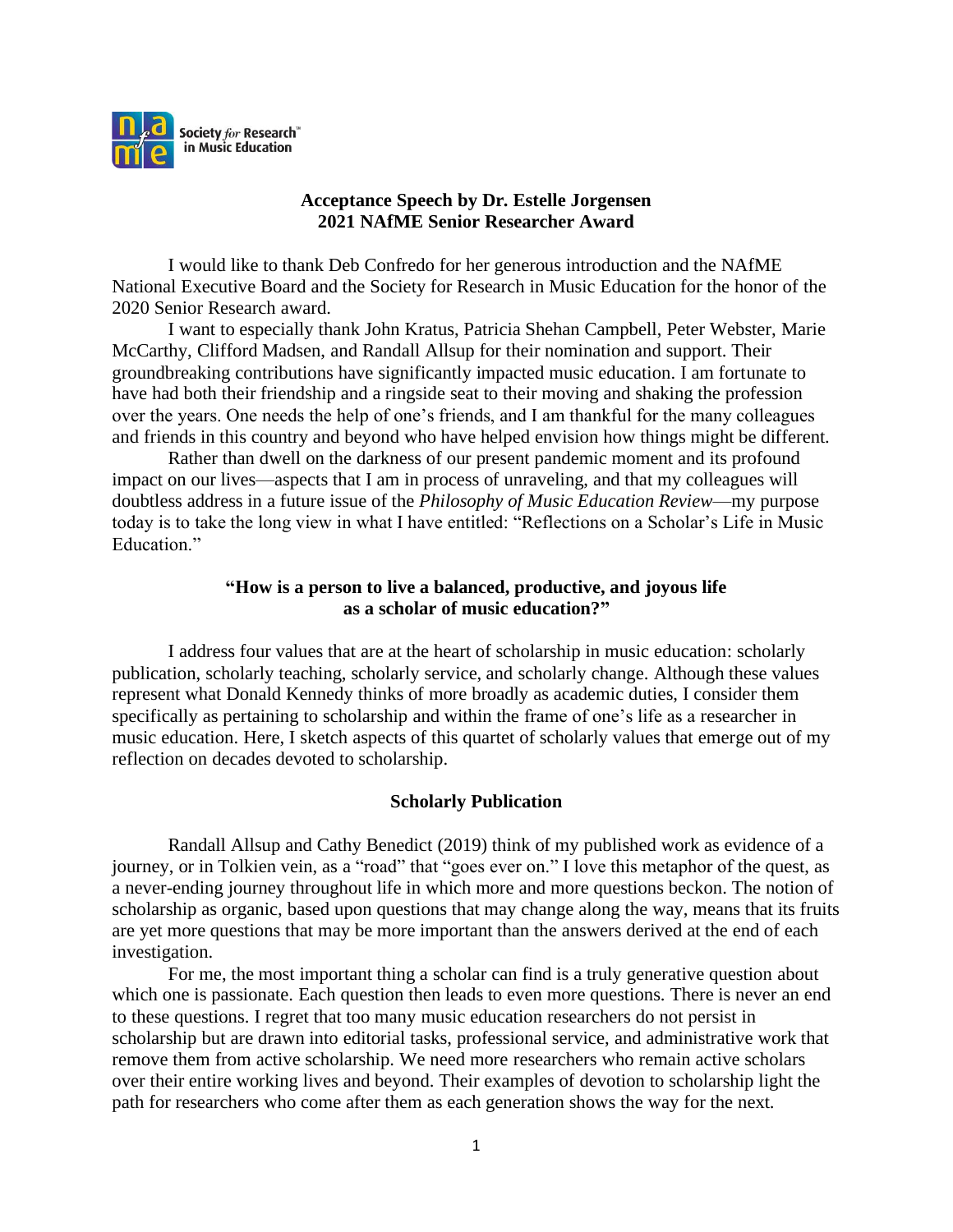It takes time for a philosopher to find her voice. Rather than rush my dissertation, written to pass muster among a committee comprised entirely of men, into a published philosophy of music education critical of the status quo, I first set about discovering my own voice. For the better part of two decades, I published an array of articles on subjects in which I was interested. By my first book, *In Search of Music Education*, my ideas had matured. Rather than write a book that covered the whole of music education and that I would need to spend the rest of my life defending, I decided to tackle just one question at a time. The first was: What is meant by the term "music education"? This is a crucial albeit problematic definitional question upon which the edifice of music education rests. In subsequent books, I moved on to consider other questions, in turn. Throughout this process, I learned the wisdom of slowness, sustainability, patience, and allowing for the passage of time.

It is sometimes challenging for young scholars starting out to find a home for their articles. Many are under the pressure of external expectations and often in too much of a hurry to publish their work. Placing their articles is especially difficult for those whose scholarship is at the margins of established traditions exemplified in the profession's research journals. Early on, the theoretical and philosophical essays I wished to publish did not "fit" neatly with established stylistic expectations and the interests and expertise of editorial boards and reviewers in leading empirically oriented music education journals.

I determined that if my own experience was on the mark and if philosophy is to flourish in music education research, a refereed journal devoted to philosophical scholarship and drawing on the expertise of professional philosophers was required. It was also necessary to establish and foster a philosophical community that this journal might support and whose scholarship it might disseminate. The development of philosophical inquiry in music education during the past three decades illustrates the importance of specialized research journals and communities in fostering scholarship in music education, especially in those areas beyond the expertise and interest of the profession's established journals.

As scholars, we are bound to tell the truth as we come to know it. It is difficult to do this when one is young and inexperienced and when the critique one wishes to bring threatens those whose lives and careers are invested in certain ideas and ways of doing things. As a junior scholar, one's vulnerability and dependence on more experienced and powerful others require one to be especially careful when speaking truth to power.

I came of age in the academy at a time of rampant educational positivism in which philosophy was often disparaged as "armchair speculation." Although the conflict in my doctoral committee over whether I would be permitted to undertake a theoretical dissertation was resolved in favor of theory, I immediately faced a dilemma in my first research presentation in music education when I sought to offer a critique of positivism in the field's scholarship of the time. I cast my critique in dialectical vein as a quarrel between positivism and phenomenology to make space for philosophy at the table of music education research.

It must have been difficult for those in my audience who had spent a lifetime following positivistic principles to hear the tenets on which their work relied roundly critiqued. Still, their support and encouragement of my commitment to philosophy, and fidelity to their tradition, speak to the importance of cultivating and practicing generosity and humanity in our scholarly conversations as we each seek truth in various ways.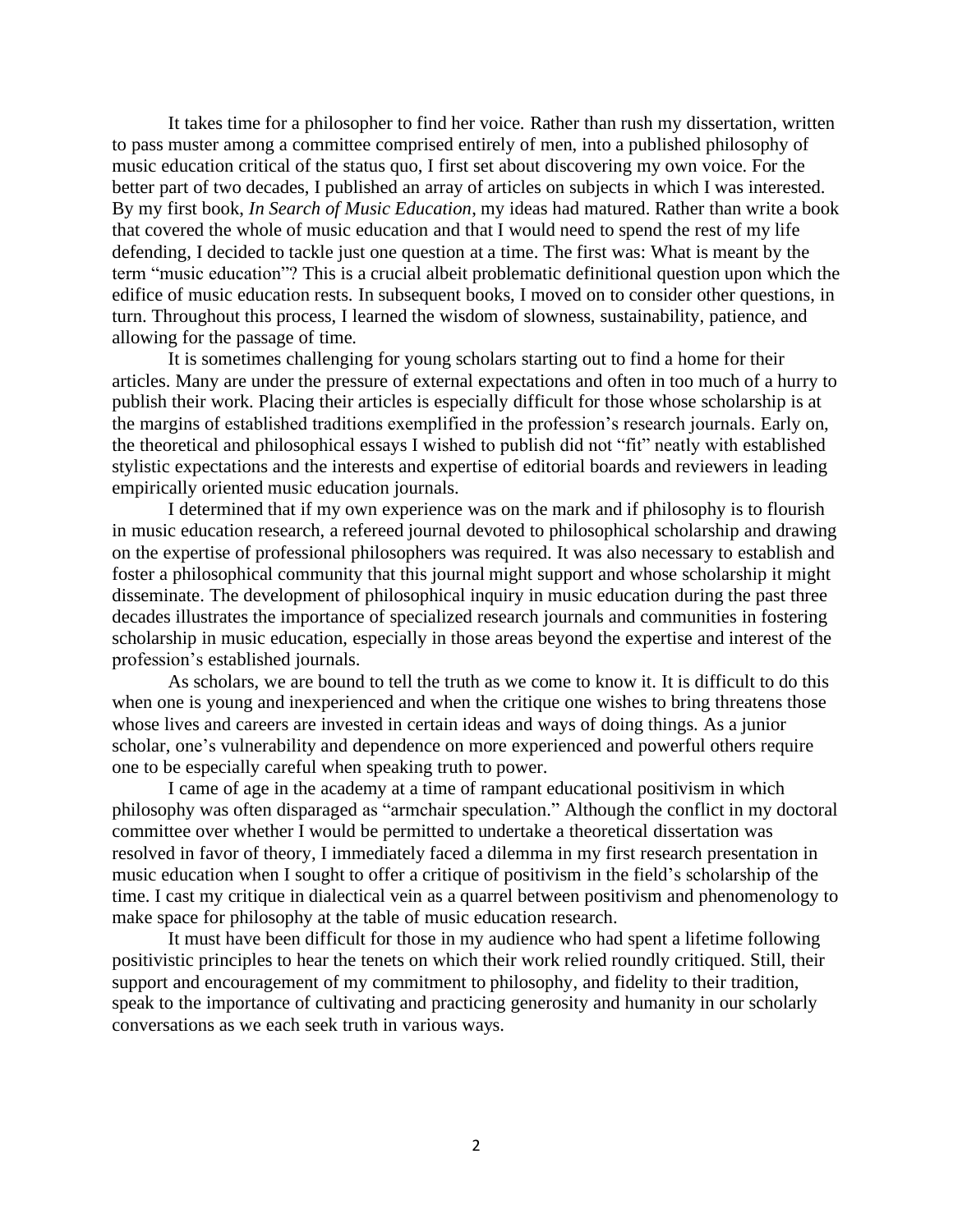#### **Scholarly Teaching**

As researchers, we are heirs to scholarly traditions bequeathed to us by our teachers, and it is our academic responsibility to pass them on to our students in a better state than we found them. Over my working lifetime, I have seen a broadening and deepening array of traditions in music education research. From a comparatively few iconic representatives of these traditions have burgeoned a host of practitioners of approaches to music education research today. This development is a remarkable achievement for music education research over a period of three generations of researchers and is due largely to an emphasis on scholarly teaching and a practice of drawing from expertise outside the field.

The teaching of scholarship requires a mastery of the beliefs and practices that exponents employ. Music educators have typically focused on inculcating methodical approaches to their work even at the risk of reifying method. Still, method is useful in approaching subjects systematically and practically, and it is natural for this penchant for method to translate into the teaching of scholarship and the inculcation of scholarship in teaching. Over the past decades, I have seen an increasing sophistication in research methods employed in music educational scholarship and a growing integration of research into professionally oriented courses. Researchers now seem generally better read in the scholarship that informs their work than they were when I entered the profession, and young scholars are encouraged to publish early in their careers often before they complete their doctoral degrees.

Mentoring is one of the most effective forms of scholarly teaching. Distinct from other forms of education such as schooling, training, eduction, socialization, enculturation, and pedagogy, it applies principally to adult learning and serves a supportive or assistive role in providing guidance to those who are living their professional lives. After initial formative induction into scholarship, one has much to learn when confronting the challenges of navigating the lived life of a researcher. Here, it is helpful to turn to a mentor whose wisdom, experience, and expertise in having gone this way before can assist one in avoiding needless perils and selecting those approaches that are likely to lead to the greatest success.

When I began my life as a music education scholar, I did not have a woman mentor. Rather, Jane Roland Martin describes my experience as an immigrant and interloper in music education research. Today, issues relating to gender identity and roles, race, ethnicity, and musical experience confront young scholars as they seek mentors whose life experiences parallel their own. Although I like to think that the research community has become more diverse over my working lifetime, there is still a long way to go. Music education researchers need to represent the diversity of this nation and the world. Accomplishing this objective is a multigenerational task of mentoring a diverse rising cohort of music education researchers.

Exemplification constitutes a powerful form of scholarly teaching. As an exemplar of what it means to live one's life as a scholar, one teaches by what one does and who one is. What does this mean? For a philosopher, books are a means of sustenance and nutrition. Since I must work in broad uninterrupted blocks of time, I found, early on, that I was not productive in my university office. So began a lifetime of dividing my time throughout the week: one part focused on teaching and service at the university; the other centered on work at home in a dedicated study. My students and colleagues need to understand the importance of my being amongst my books and at work on presentations and publications. They need to grasp the draft upon draft in refining an argument, selecting examples, honing sources, and polishing written exposition to effectively convey meaning. If I am to teach scholarship, it is essential to submit my own work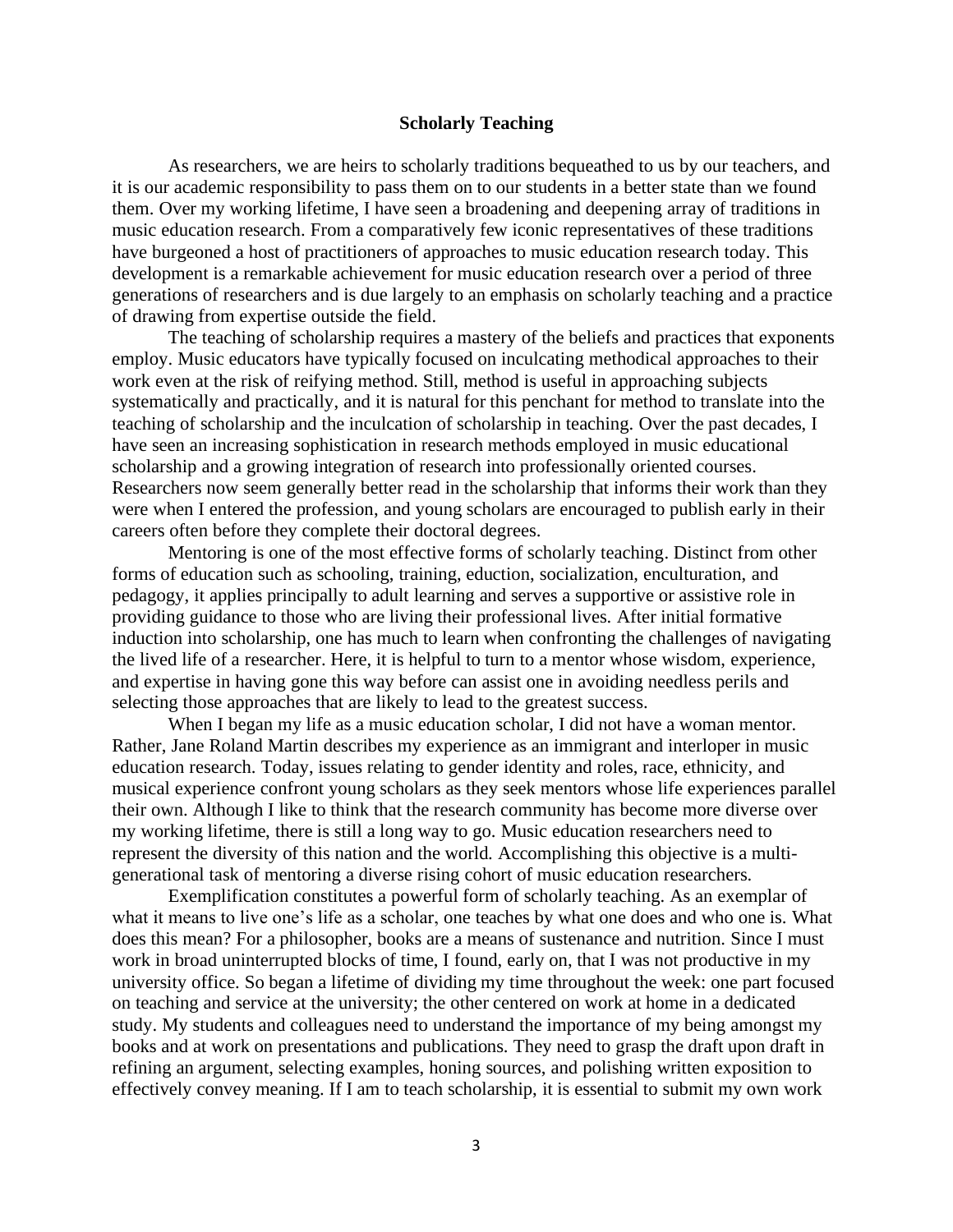for critical review. Although I still find this experience daunting and I am apprehensive about how each writing will be received, I seek to emulate the selfsame sense of humility, selfreflexivity, persistence, and restless drive to improve exemplified in other scholars who have gone before. The power of their example shines far brighter than their words.

## **Scholarly Service**

Reviewing the work of others constitutes an important means of scholarly service. The peer reviewing process is based on ethical commitments on the part of authors, reviewers, editors, and publishers of research journals and books. These expectations include the duty to ensure that all submissions are read by experts on the subject matter addressed by the author, the process is transparent, conflicts of interest in the assessment of submissions are avoided, and publishers forthrightly issue apologies or retractions should published work be discovered to be fraudulent or incorrect in material ways. The decision to review presumes that one is knowledgeable of this subject matter. Admitting one's limitations is a crucial ethical decision about whether one can do justice to the submission and should therefore review it. One's objective as a reviewer is to give the author an expert and truthful accounting of what one sees in this writing, identify strengths, contributions, mistakes, omissions, or other issues, and suggest ways in which an author may improve this work.

Since a review is a scholarly conversation between reviewer and author, disparaging remarks or ad hominem attacks have no place. Rather, there is a presumption of the academic duties of respect, honesty, and honor on the part of all those involved in the review process. Although it is sometimes necessary to report instances of plagiarism, double publication of the material, and other academic sins, hopefully, these instances are relatively rare and memorable because one does not expect to encounter them.

Editing scholarly journals, essay collections, books, and mediated publications is a challenging and important means of service. Since most music education researchers are essayists, much of the field's scholarship is published as peer reviewed journal articles, in essay collections, and more recently, mediated publications. Despite the selectivity of these compilations, music education research has generally benefitted from editors who have curated research studies. Editors shoulder the final responsibility for accepting submissions for publication after reviewers have completed their work.

Although my editorial purpose is to help authors produce the best work of which they are capable, I am also responsible to ensure the publication of exemplary philosophical scholarship. It is difficult to inform authors that their submissions have not been accepted for publication, but this task is unavoidable. Even in a digital world, not every author can meet publication expectations, and it is necessary to balance one's efforts to improve the quality of submissions with the need to ensure and improve the quality of published work one edits.

Organizing conferences, groups, networks, and other institutional arrangements that facilitate research dissemination, interchange, conversation, and development is a timeconsuming yet necessary service to scholarship. Over the past three decades, philosophy of music education has transformed from one preeminent philosophical view into a plethora of different philosophical perspectives with different representatives. This transformation was made possible by the cooperation of philosophers around the world, the organization of national and international conferences, a tradition of mutually respectful discourse, and a journal dedicated to philosophical scholarship. Early on, philosophers rejected the idea of "one philosophy to rule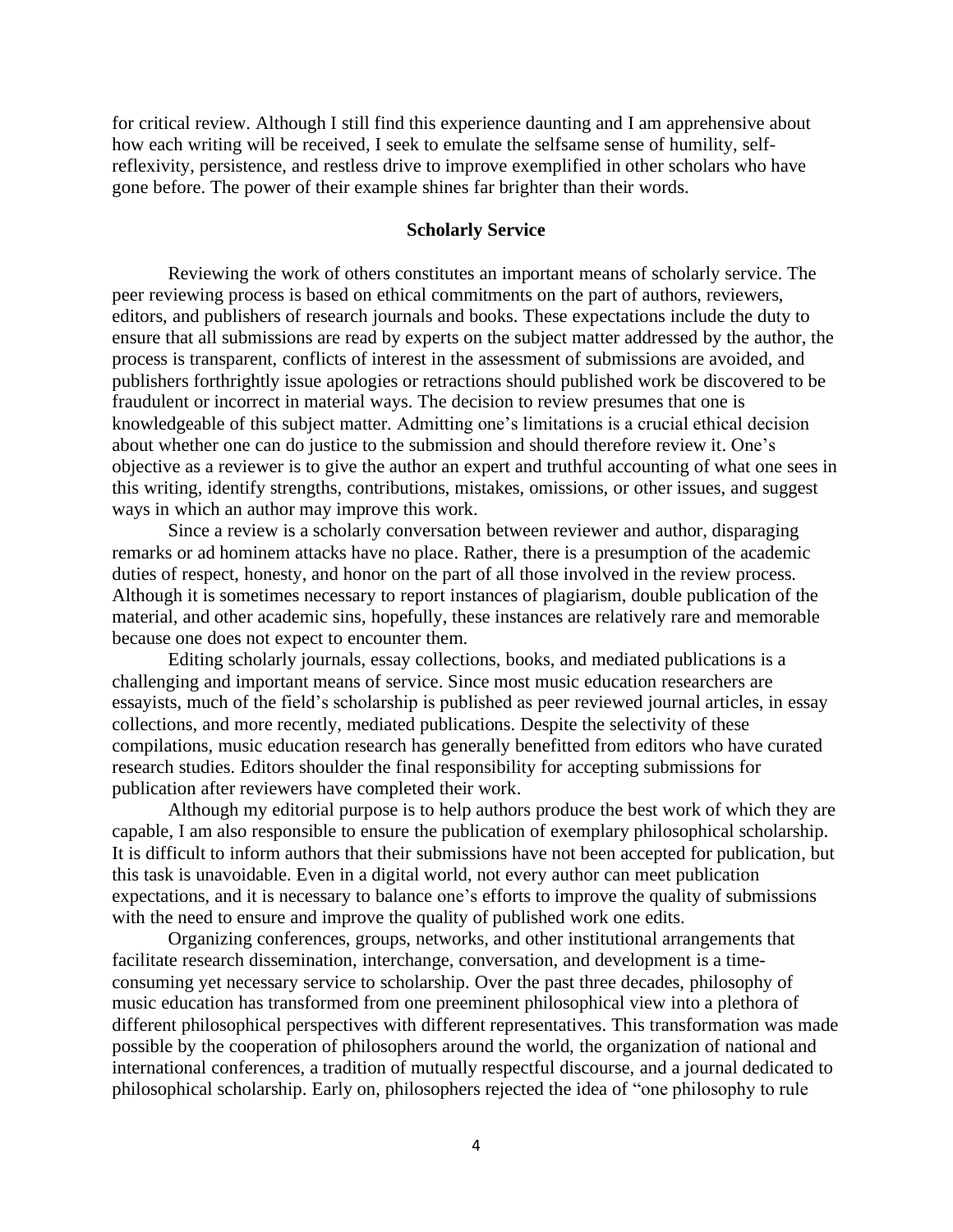them all" in favor of developing their own approaches and differing audiences to which their work especially appealed. Despite disagreements along the way, philosophers found ways to keep the community together.

Healthy organizations thrive when communication is open and respectful. Veracity and accountability are important values in private and public speech. A cancel or "call-out" culture in today's mediated communication ecosphere that Shoshana Zuboff thinks of as "the age of surveillance capitalism," and fueled by what Sinan Aral calls the "hype machine," threatens the comity, civility, and cohesiveness of music education (as all) research. It spreads misinformation, exacerbates segmentation, polices language, promotes exclusion, divisiveness, and sectarianism, and punishes and shames those who diverge from accepted speech or conduct.

Loretta Ross resists this cancel and call-out culture and asks: "What if, instead of calling people out, we called them in?" By calling in, rather than public recrimination, she thinks of private communication conducted with love, respect, and hope. As Ross puts it, if people ignore what you say and walk away, "the calling-in practice means you always keep a seat at the table for them if they come back." As we build and sustain our scholarly organizations and in all our online and face-to-face communication, it is important to resist destructive and inhumane discourse and ensure that our words are truthful, measured, respectful, compassionate, and hopeful.

## **Scholarly Change**

Music education researchers are duty bound to improve the institution of music education research, cultivate the health, happiness, and productivity of its scholars, and contribute to the common good. In his "elegy" on a mendacious, exploitative, inhumane, and miseducative academy, Randall Allsup inveighs against a capitalistic system in need of transformation that has spawned "the eclipse of higher education."

The present academic situation is stressful, undermines health and wellbeing, and is unsustainable. Over a working lifetime, I have found it difficult to reconcile heavy teaching and service obligations with the claims of scholarship while also achieving a balanced home and social life. It has been necessary to take every possible sabbatical and research leave and sometimes subvert institutional expectations to live a happy and productive life.

Faculty need regular leave for family reasons and re-creation, to undertake research, and retool their skills. It is imperative to foster scholarship that enhances the well-being and happiness of all engaged in it, reimagine and practice humane approaches that exemplify and forward values such as life, liberty, and the pursuit of happiness, and benefit society at large.

Persistence, especially when accompanied by self-reflexivity, brings growth and change. Critiquing one's work and never resting on one's laurels gradually generate improvement as one sharpens one's skills, broadens one's outlook, and remains a lover of learning. Growth and change may not be evident as one goes along but they are apparent in retrospect. How does this growth occur?

For a philosopher, it begins by consciously critiquing one's argument and writing, opening one's work to editorial scrutiny, and letting one's writing sit awhile ahead of presentation or submission for publication. It continues through the review process as one seeks to take the best of each reviewer's insights, examine one's errors of commission or omission, and regard each critique as an opportunity to do better the next time. It is sometimes necessary to persist despite reviews that may be negative, dismaying, and disheartening. The copyediting